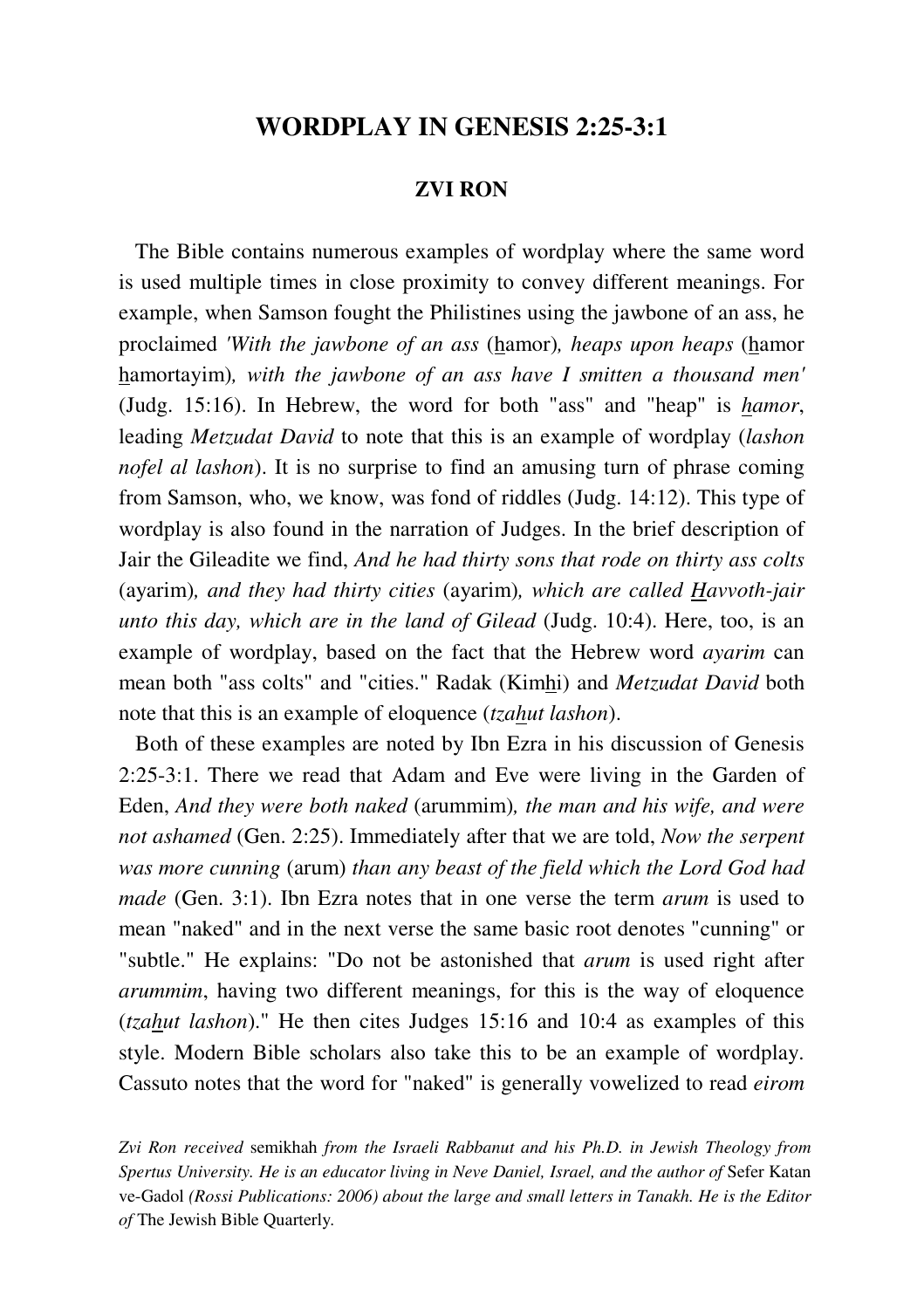throughout Genesis (3:7, 3:10, 3:11), and only in 2:25 is it vowelized *arum*, in order to make the similarity between *arummim* (naked) in 2:25 and *arum* (cunning) in  $3:1$  more blatant.<sup>1</sup> Robert Alter explains that this is "the kind of pun in which the ancient Hebrew writers delighted."<sup>2</sup>

 Other than Ibn Ezra, we might expect Radak here to note this interesting use of language, as he did in Judges 10:4, but he does not. Instead, he notes how the two words are in fact different grammatically. It may be that while Radak is comfortable explaining that the narrator of Judges and Samson engaged in wordplay, it is another thing entirely to ascribe such literary behavior to the narration of the Torah, the actual word of God. This would explain why other traditional Bible commentaries do not note the wordplay here either. Ibn Ezra, however, seems to understand that this is an example of how "the Torah speaks in the language of men", $3$  and that even the divine Torah can use wordplay, just as human authors do.

 Even though it is generally understood that the Hebrew words for "naked" and "cunning" are based on different roots, they clearly have a strong similarity, bordering on homophony. There may be a semantic connection between these two terms.<sup>4</sup> Leon Kass affirms that "the root sense of *erum*, 'naked,' is 'smooth': someone who is naked is hairless, clothesless, smooth of skin. But as the pun suggests, someone who is clever is also smooth, a facile thinker and talker whose surface speech is beguiling and flawless, hiding well his rough ulterior purposes."<sup>5</sup>

 Ibn Ezra does not indicate what the purpose of this wordplay is, and seems to imply that it has no purpose apart from being a nice turn of phrase. Some modern Bible scholars, particularly religious Christians, have tried to find some meaning behind this wordplay. It has been suggested that the function of the wordplay is to establish a connection between the two verses, teaching that nakedness causes temptation;<sup>6</sup> to emphasize that Adam and Eve became aware of their nakedness because of the serpent's cunning;<sup>7</sup> or to indicate that because Adam and Eve were naked, innocent and oblivious of evil, the serpent was able to use his cunning to mislead them.<sup>8</sup> None of these lessons are particularly profound, and it may well be that the primary motivation for using similar sounding words for both "naked" and "cunning" was to fashion an interesting and pleasant narrative, with the possibility of some additional message or lesson as a welcome side effect.<sup>9</sup> However, many contemporary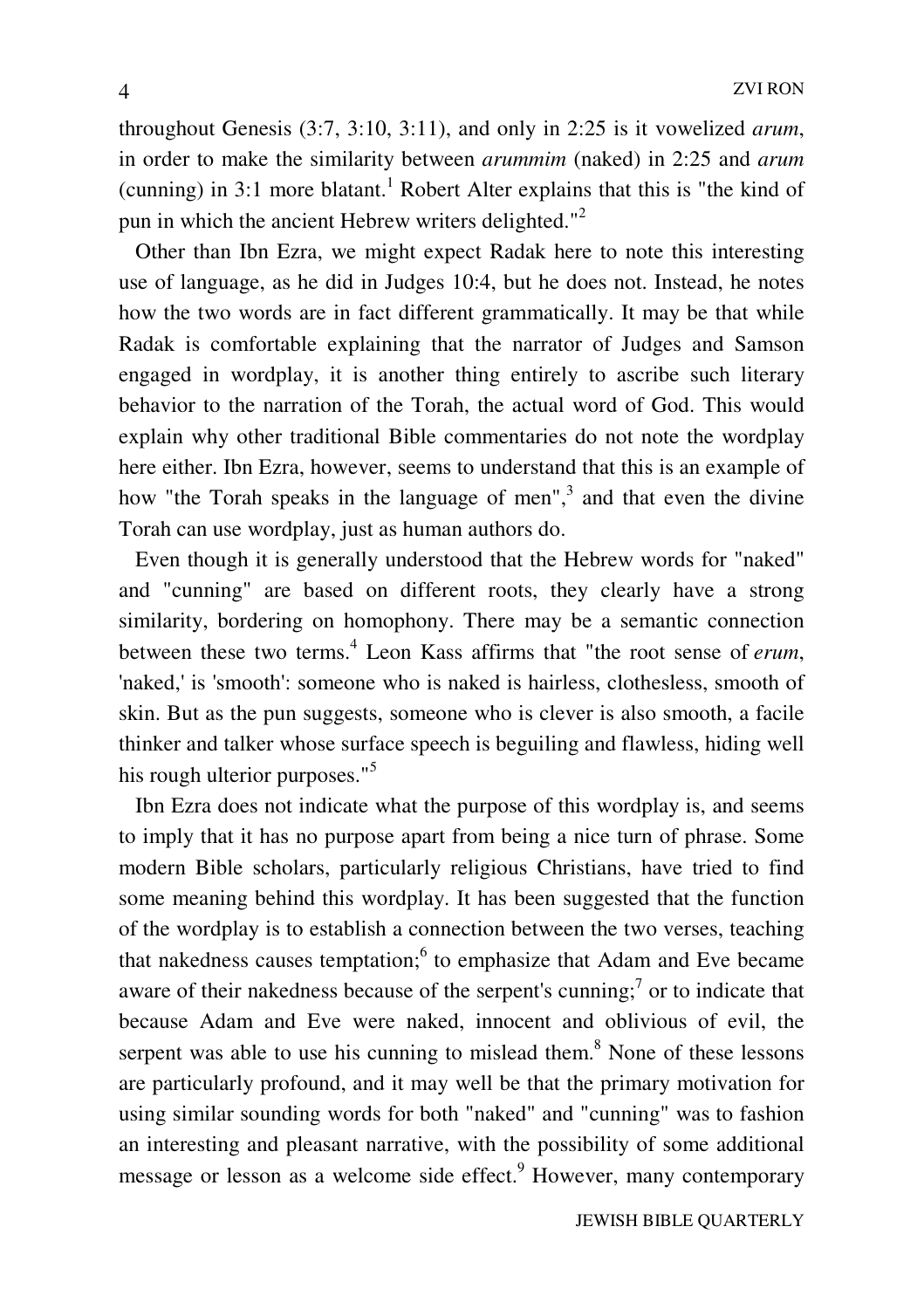Bible scholars explain that the wordplay serves a purely narrative function, providing a transition and linkage between the story of the creation of Adam and Eve and the episode of the serpent.<sup>10</sup> This linkage is important, since often in the Bible the introduction of a new character by means of a circumstantial clause, as is done here with the serpent, marks the beginning of a new episode.<sup>11</sup>

Translations of the Bible, from Onkelos, the Septuagint and the Vulgate<sup>12</sup> down to modern English translations, $13$  generally ignore this wordplay. *Targum Pseudo-Jonathan* has a unique way of translating this verse, defusing any alleged wordplay. He translates the word *arum* as "wise" in Genesis 2:25 and 3:1. *Targum Pseudo-Jonathan* to Genesis 2:25 thus reads, *And they were both wise, the man and his wife, but they did not remain in their glory*. <sup>14</sup> The second clause of the verse had to be changed, since the verse is not discussing nakedness and there is no reason to bring up any feeling of shame or lack thereof. Rather than being understood to mean "ashamed", the word *yitbosheshu* is translated as "'remain", as in *The people saw that Moses had delayed* (boshesh) *in descending the mountain* (Ex. 32:1). The interpretation of *Pseudo-Jonathan* teaches that Adam and Eve were wise and glorious; this state of glory was not to persist, however, due to the cunning of the serpent.<sup>15</sup> Whereas this translation understands the words *arummim* and *arum* to be clearly related, it interprets them both as referring to wisdom, so this is not an example of wordplay. The *Pseudo-Jonathan* translation is very hard to accept in light of the fact that in Genesis 3:11 God asks Adam, *'Who told you that you are naked* (eirom)*?' –* which cannot be interpreted as meaning "wise."<sup>16</sup> His interpretation of Genesis 2:25 and 3:1 is forced and unnecessary, functioning only to circumvent the possible wordplay.

 We have seen that the wordplay in Genesis 2:25-3:1 has been ignored by most classical Jewish commentaries, Ibn Ezra being the notable exception. His approach, that this wordplay is simply an eloquent use of Hebrew with no great theological message, is echoed by many contemporary scholars who regard it as a narrative device providing a transition from the episode of the creation of Adam and Eve to the episode of the serpent.

#### **NOTES**

1. Umberto Cassuto, *A Commentary on the Book of Genesis* (Jerusalem: The Magnes Press, 1996) p. 95 (Hebrew).

Vol. 42, No. 1, 2014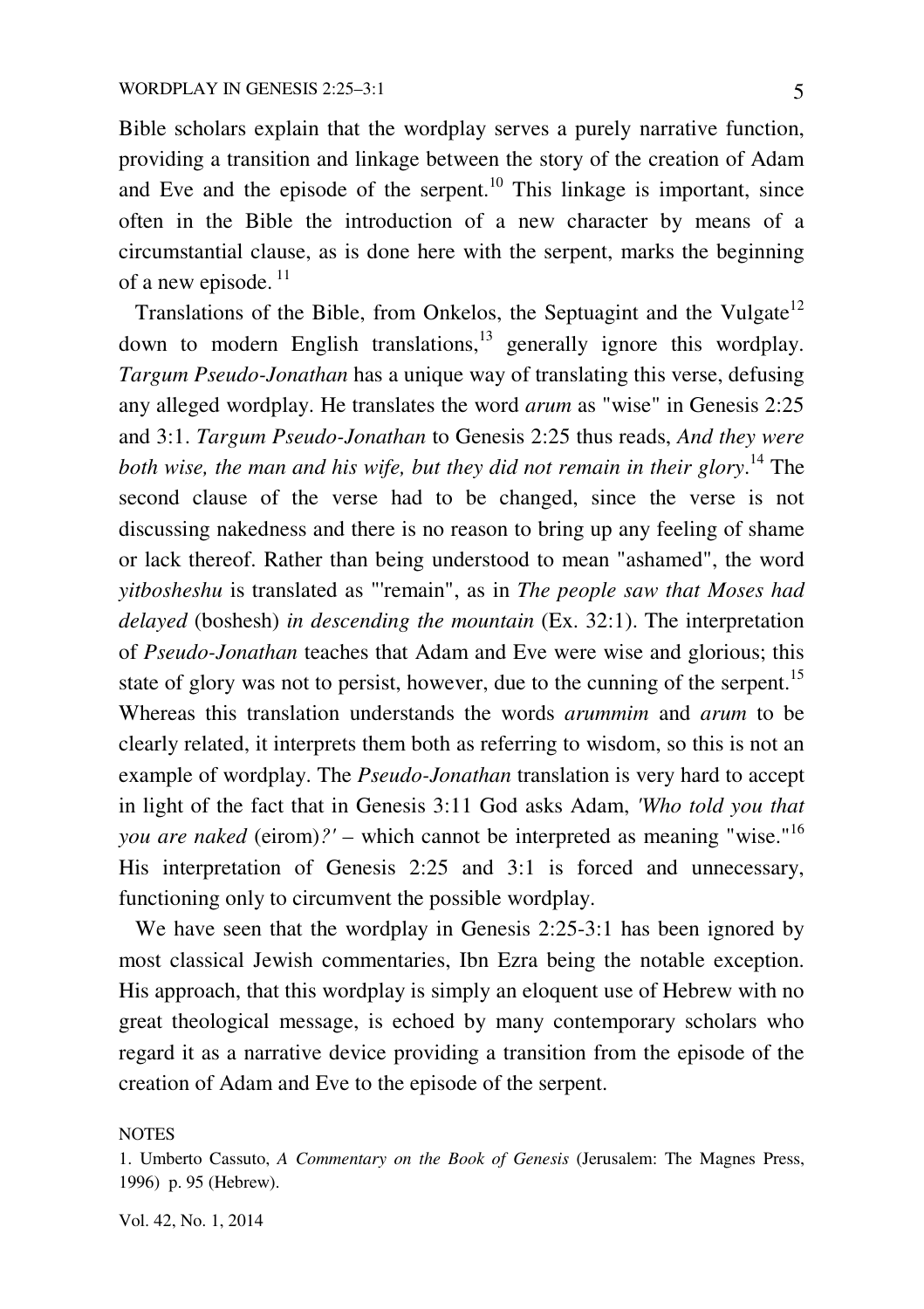2. Robert Alter, *Genesis: Translation and Commentary* (New York: W. W. Norton & Company, 1996) p. 11. See also Gary A. Rendsberg, "Alliteration in the Exodus Narrative", in *Birkat Shalom – Studies in the Bible, Ancient Near Eastern Literature, and Postbiblical Judaism Presented to Shalom M. Paul* (Winona Lake, IN: Eisenbrauns, 2008), vol. 1, p. 83.

3. See, for example, TB *Bava Metzia* 31b, 94b; *Berakhot* 31b; *Gittin* 41b; *Makkot* 12a; and *Nedarim* 3a.

4. Dirk Delabastita, *Traductio: Essays on Punning and Translation* (Manchester: St. Jerome Publishing, 1997) p. 78.

5. Leon Kass, *The Beginning of Wisdom: Reading Genesis* (Chicago: University of Chicago Press, 2006) p. 82. Chief Rabbi J. H. Hertz similarly explains: "Seeming simplicity is often the most dangerous weapon of cunning," in Hertz, *The Pentateuch and Haftorahs* (London: Soncino Press, 1965) p. 10. This interpretation puts *erum* in the company of other Hebrew words referring to items of dress that also imply treachery, such as *begged* (garment, treason) and *me'il* (cloak, embezzle).

6. Hershey H. Friedman, "Humor in the Hebrew Bible", *Humor: International Journal of Humor Research*, vol. 13:3 (September, 2000) pp. 258-285. See also Naomi H. Rosenblatt, *Wrestling With Angels* (New York: Delacorte Press, 1995) p. 30, who suggests that the wordplay hints that the serpent "represents the sexual stirrings within the woman."

7. G. Johannes Botterweck, ed., *Theological Dictionary of the Old Testament*, vol. XI (Grand Rapids, Michigan: Wm. B. Eerdman's Publishing Co., 2001) p. 352; Dianne Bergant, ed., *The Collegeville Bible Commentary – Old Testament* (Collegeville, Minnesota: Liturgical Press, 1992) p. 43.

8. John Walvoord and Roy Zuck, eds., *The Bible Knowledge Commentary: Old Testament*  (Colorado Springs, Colorado: David C. Cook, 1983) p. 32.

9. See Elliot R. Wolfson, "Seven Mysteries of Knowledge", in Hindy Najman and Judith H. Newman, eds., *The Idea of Biblical Interpretation: Essays in Honor of James L. Kugel* (Leiden, The Netherlands: Brill, 2004) p. 202.

10. Nahum M. Sarna, *The JPS Torah Commentary – Genesis* (Philadelphia: The Jewish Publication Society, 1989) p. 23; Yehuda Kiel, *Da'at Mikra – Bereshit* (Jerusalem: Mossad Harav Kook, 1997) p. 69; A. S. Hartom, *Sifrei Ha-Mikra – Bereshit* (Tel-Aviv: Yavneh, 1969) p. 21.

11. Francis I. Anderson, *The Sentence in Biblical Hebrew* (The Hague: Mouton, 1974) p. 79. See also Adele Berlin, *Poetics and Interpretation of Biblical Narrative* (Winona Lake, Indiana: Eisenbrauns, 1994) p. 104.

12. Delabastita*, Traductio*, p. 79.

13. See Phylis Trible, "The Bible in Bloom", *The Iowa Review*, vol. 21, no. 3 (Fall, 1991) p. 26.

14. Michael Maher, *Targum Pseudo-Jonathan: Genesis* (Collegeville, Minnesota: Liturgical Press, 1992) p. 25. See also Alter Wein, *Yayin ha-Tov al ha-Targumim* (Rehovot: Kest-Lebovits, 1976) p. 10.

15. See also R. Naftali Tzvi Yehudah Berlin in his commentaries *Ha'amek Davar* and *Harhev Davar* to these verses, where he discusses at length the correct translation of *yitbosheshu*. According to *Targum Pseudo-Jonathan*, Adam and Eve possessed wisdom even before eating of the Tree of Knowledge of Good and Evil. On this, see R. Hayyim of Volozhin's *Nefesh ha-*